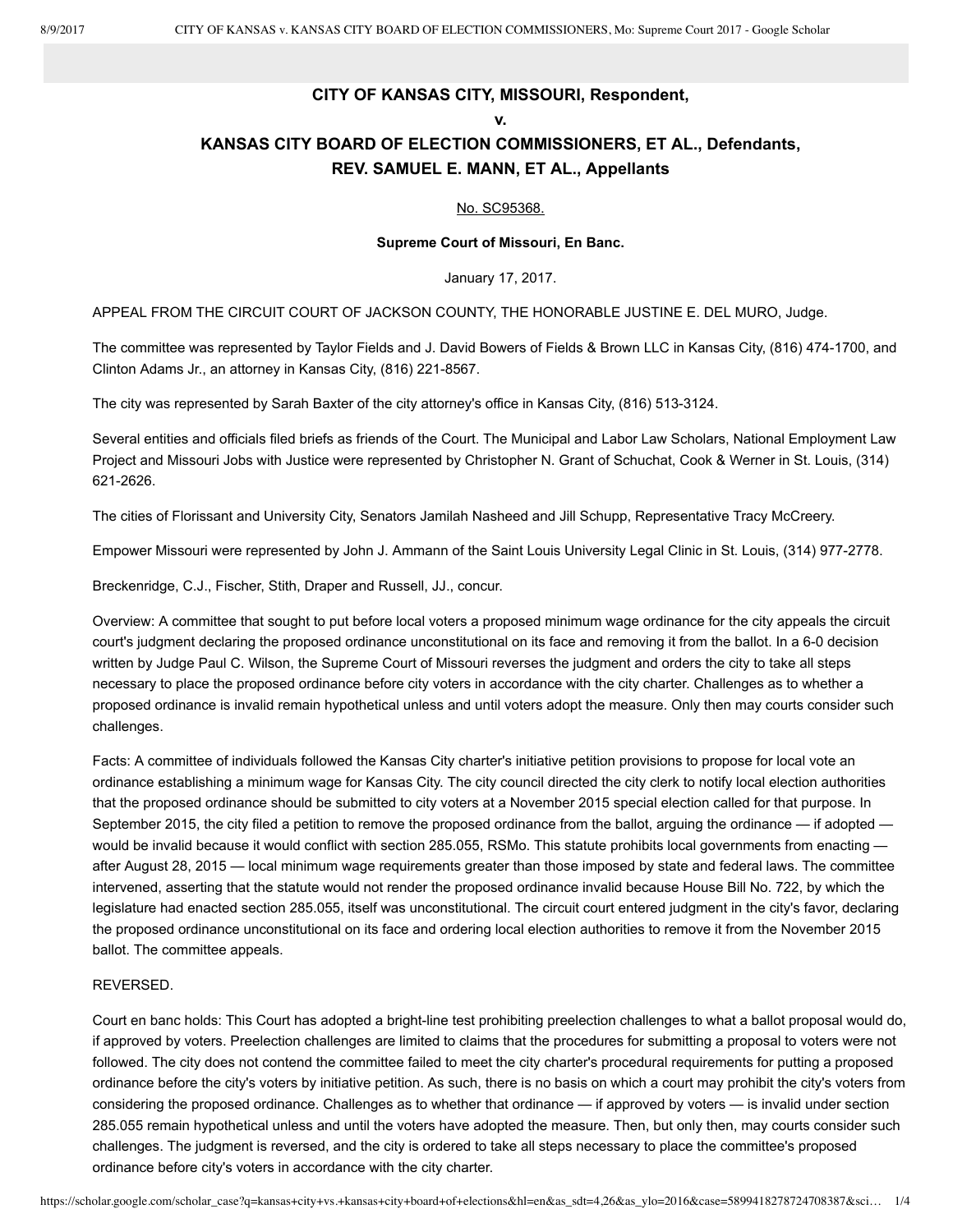PAUL C. WILSON, Judge.

The City of Kansas City (the "City") filed this action seeking to have the trial court order the Kansas City Board of Election Commissioners and other local election authorities serving the City (collectively, the "Local Election Authorities") to remove from the November 3, 2015, ballot a proposed ordinance establishing a minimum wage for Kansas City. The City claims that the ordinance — if enacted — would contradict a state statute. Reverend Samuel Mann and other individuals (collectively, the "Committee") had proposed this ordinance using the initiative petition provisions of the Kansas City Charter. The Committee intervened in the City's action to argue that the proposal should remain on the ballot and now appeals the trial court's judgment ordering that the measure be removed. The Committee claims that the statute cited by the City is unconstitutional. This Court has jurisdiction over the Committee's appeal under article V, section 3, of the Missouri Constitution. The trial court's judgment is reversed on the ground that the City's claim and the Committee's claim are premature. Accordingly, the City is ordered to take all steps necessary to have the Committee's proposed ordinance placed before City voters in accordance with the City Charter.

## **Background**

Utilizing the initiative petition process set forth in the City Charter, the Committee gathered signatures for a proposed ordinance establishing a minimum wage for Kansas City and submitted that proposal to the Kansas City Council (the "City Council"). *See* Kansas City Charter §§ 701-02. When the City Council failed to adopt the proposed ordinance, the Committee exercised its right under the Charter to insist that the proposal be submitted to City voters. *Id.* §§ 702-03. On August 20, 2015, the City Council directed the city clerk to give notice to the Local Election Authorities that the proposed minimum wage ordinance should be submitted to City voters on November 3, 2015, at a special election to be called for that purpose.

On September 18, 2015, the City filed a "Petition for Removal of a Ballot Question Pursuant to § 115.127.3 [RSMo Supp. 2013]," seeking a court order directing the Local Election Authorities to remove the proposed minimum wage ordinance from the ballot. In support of this petition, the City argued that — if adopted — the proposed ordinance would be invalid because it would conflict with section 285.055, $\frac{11}{10}$  which prohibits local governments from enacting (after August 28, 2015) local minimum wage requirements greater than those imposed by state and federal laws. The validity of the proposed minimum wage ordinance under section 285.055 is the sole basis asserted in the City's petition for removing the proposal from the ballot.

On September 22, the Committee sought and was granted leave to intervene. In its answer, the Committee asserted an affirmative defense that section 285.055 would not render the minimum wage ordinance (assuming the voters approved it) invalid because House Bill 722, by which the General Assembly had enacted section 285.055, was unconstitutional. On September 24, a bench trial was held. Because the facts were not disputed, the proceedings focused on the parties' legal arguments.

The City argued that, if the local minimum wage proposal were approved by City voters, the resulting ordinance would be invalid because it would conflict with section 285.055. The Committee responded that section 285.055 is invalid — not the proposed minimum wage ordinance — because section 285.055 was enacted as part of House Bill 722, which it claims violated the single subject and clear title requirements (and the change of purpose prohibition) in article III, sections 21 and 23 of the Missouri Constitution. But the Committee argued that the trial court should reject the City's petition without reaching the Committee's constitutional challenge to section 285.055 because that challenge, and the City's challenge to the validity of the proposed minimum wage ordinance, are not ripe unless and until the City voters approve that ordinance. Only then, the Committee argued, would it be proper for a court to consider whether the ordinance was preempted by section 285.055 and whether section 285.055 had been enacted in violation of the various bill passage requirements in the Missouri Constitution.

On September 22, the trial court entered judgment for the City. The trial court declared that the proposed minimum wage ordinance "is inconsistent with [section 285.055] and is therefore unconstitutional, on its face. *See,* Missouri Constitution, article VI, § 19(a)."[2] Accordingly, the trial court ordered the Local Election Authorities to "strike or remove [the proposed minimum wage ordinance] from the November 3, 2015, ballot[.]" The Committee timely appeals.

# **Analysis**

# **I. This Court has exclusive appellate jurisdiction**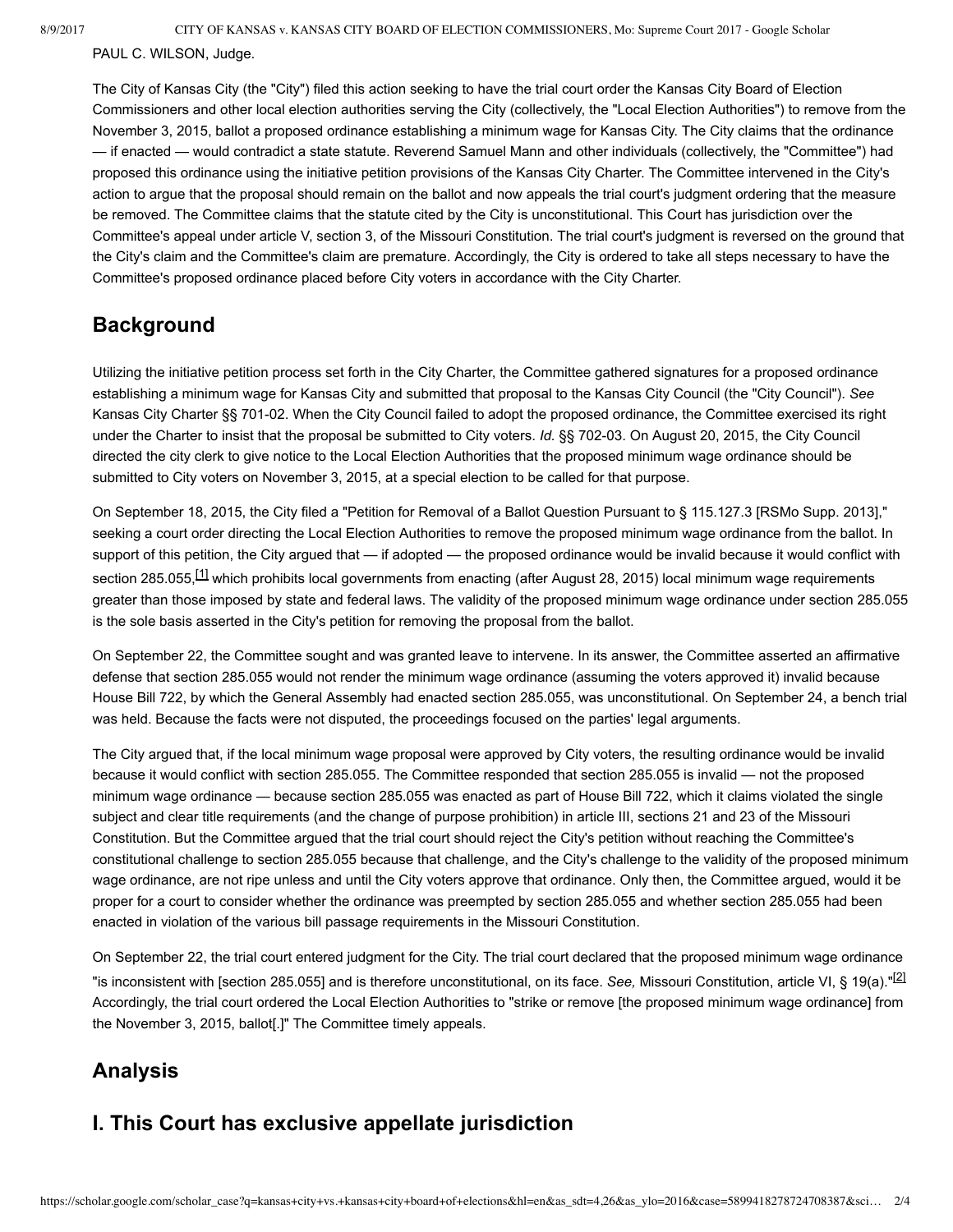### 8/9/2017 CITY OF KANSAS v. KANSAS CITY BOARD OF ELECTION COMMISSIONERS, Mo: Supreme Court 2017 - Google Scholar

Under article V, section 3 of the Missouri Constitution, this Court has exclusive appellate jurisdiction in all cases involving the validity of a state statute. The Committee contends that its appeal is properly before this Court because it timely and properly raised a constitutional challenge to the validity of section 285.055 in its answer. The City concedes that the Committee properly raised a constitutional challenge to the validity of section 285.055 as an affirmative defense but argues that this Court does not have exclusive appellate jurisdiction because the trial court did not explicitly address the Committee's challenge in its judgment.

The City is correct that the trial court did not explicitly address and reject the Committee's affirmative defense in its judgment. But, by entering judgment for the City, the trial court is deemed to have reached — and rejected — the Committee's affirmative defenses, including its defense that section 285.055 was unconstitutional. *See State ex rel. State Highway Comm'n v. Wiggins,* 454 S.W.2d 899, 901-02 (Mo. banc 1970) (holding that "in the absence of evidence to the contrary, a general judgment for one party involves a finding in that party's favor on all issues properly before the court"). Therefore, this case properly falls within the exclusive appellate jurisdiction of this Court. *Boeving v. Kander,* 496 S.W.3d 498, 503 (Mo. banc 2016) ("[W]here any party properly raises and preserves in the trial court a real and substantial (as opposed to merely colorable) claim that a statute is unconstitutional, this Court has exclusive appellate jurisdiction over any appeal in which that claim may need to be resolved."). The fact that this Court does not, in resolving the appeal, reach the merits of the Committee's constitutional claim does not remove its appeal from this Court's exclusive appellate jurisdiction. *Id.*

## **II. Substantive challenges to the validity of the proposed ordinance are premature**

Even though the Committee raised a constitutional challenge to the validity of section 285.055 in the trial court, it argues here, as it did below, that it was premature for the trial court to address either: (a) the City's argument that the proposed minimum wage ordinance would — if approved by the voters — be invalid because it would conflict with section 285.055; or (b) the Committee's argument that section 285.055 is invalid because House Bill 722 (which enacted section 285.055) violated article III, sections 21 and 23 of the Missouri Constitution. Instead, the Committee contends that both of these arguments must remain hypothetical and, therefore, any judicial ruling on them would be merely advisory — unless and until the proposed ordinance is submitted to and approved by the City voters. If the voters reject the proposed minimum wage ordinance, these arguments never will need to be addressed. On the other hand, if the voters approve the proposal, a party with proper standing can then sue to enjoin its operation on the ground that the ordinance is invalid under section 285.055, and the City (or proper intervenor) can then assert that section 285.055 — not the new ordinance — is invalid because House Bill 722 was enacted in violation of article III, sections 21 and 23 of the Missouri Constitution.

To support its argument that preelection substantive challenges are premature, the Committee relies upon *State ex rel. Dahl v. Lange,* 661 S.W.2d 7 (Mo. banc 1983). There, this Court refused to consider preelection constitutional challenges to the substance of a proposed amendment to a city charter because it "could effectively enjoin the amendment from being placed on the ballot because of conjecture that it would be found unconstitutional if passed and adopted by the voters." *Id.* at 8. In response, the City contends that substantive challenges to a ballot proposition can be litigated prior to the election if the substantive defect — here, the conflict with section 285.055 — is clear on the face of the initiative proposal. *See Craighead v. City of Jefferson,* 898 S.W.2d 543, 545 (Mo. banc 1995) (Preelection substantive challenges are proper where the issue of law raised is "so clear or settled as to constitute matters of form.").

In *Boeving,* however, this Court rejected the approach exemplified by *Craighead* and adopted a bright-line test prohibiting preelection challenges to what a ballot proposal would do, if approved by the voters. Instead, after *Boeving,* preelection challenges are limited to claims that the procedures for submitting a proposal to the voters were not followed. *Boeving,* 496 S.W.3d at 511 (quoting *Brown v. Carnahan,* 370 S.W.3d 637, 645 (Mo. banc 2012) ("[T]his Court [will not] issue an advisory opinion as to whether a particular proposal, if adopted, would violate a superseding law of this state or the United States Constitution.") (emphasis omitted), and *Buchanan v. Kirkpatrick,* 615 S.W.2d 6, 12 (Mo. banc 1981) ("[A]t no place in either the Missouri Constitution or in the implementing statutes is any court granted the power to enjoin an amendment from being placed on the ballot upon the ground that it would be unconstitutional if passed and adopted by the voters.")).

This Court should no more presume that the people will pass an unconstitutional measure than that their general assembly would do so but, where such issues arise with respect to a law enacted by the general assembly, they are given the full benefit and careful consideration that strict enforcement of issues such as ripeness and standing can produce, and only after (and if) it is enacted. Measures enacted through the initiative process deserve no less. To do otherwise is to "sacrifice the democratic process to the interest of judicial economy."